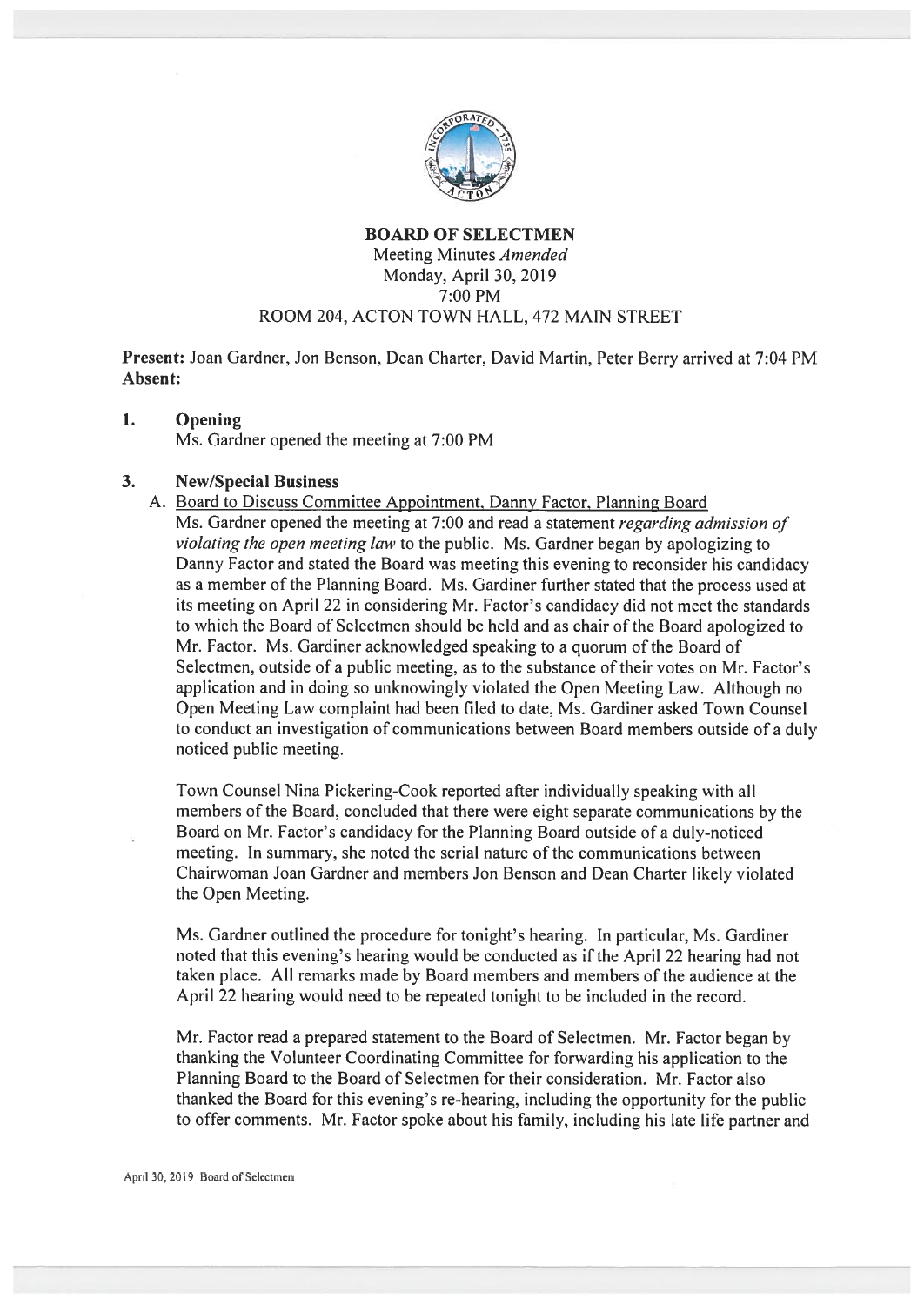

son, Mandella, now <sup>a</sup> college sophomore. He spoke about how much Mandella enjoyed growing up in Acton and his praise for the high school.

Mr. Factor stressed his work as <sup>a</sup> public interest lawyer, his pride in being an active citizen, his nine years of service on the Council for Disabilities and as <sup>a</sup> member of the Green Acton board of directors. Mr. Factor emphasized his core beliefs that all voices matter, the need to see other peoples' points of view, to reach consensus and to suppor<sup>t</sup> constructive discourse.

Living in <sup>a</sup> rental apartment, Mr. Factor maintained he would add economic diversity to the Planning Board as well as his experience of working with townspeople with disabilities and his knowledge of economic sustainability would bring added perspectives. He strongly maintained that being in lockstep with <sup>a</sup> majority of the town should never be <sup>a</sup> measure in serving on <sup>a</sup> town committee.

Mr. factor pointed out that the fifteen c-mails the Board received in suppor<sup>t</sup> of his candidacy were from conservative, liberal and independent members of the community.

In conclusion, Mr. Factor pledged to be fair to all, would promote compromise and consensus (adding he excelled in constructive discourse) and would use discretion in his public statements.

Mr. Martin asked several questions regarding Kelley's Corner Project, developments in town, how he would work with other Planning Board members. Mr. Berry commented on personal experience as <sup>a</sup> member of several Boards and since being elected to the Board of Selectmen and concerns on his ability to work coltaboratively with other Planning Board members. Ms. Gardner commented on the COD meetings not running very smoothly and with some discord at times. Mr. Factor pointed out accomplishments with the COD. Mr. Berry questioned his ability dealing with discretionary decisions. Questioned about some people in town believe there is <sup>a</sup> conspiracy regarding the Planning Staff with developers to push development in town. Mr. Benson asked opinion on the West Acton Villageworks. Mr. Charter commented about speaking to the Chair of the Planning Board Ray Yacouby and felt progress is made if members are all on the same page. Questioned if it would be cooperative work towards the town's master plan if he were to be appointed to the Planning Board, commented about <sup>a</sup> communication with Nancy Tavernier and her concern for his opposition towards housing for moderate and low income housing

Jim Snyder Grant, West Acton — commented on an email he sent to the Board of Selectmen, and to think of Danny as an individual Terra Friedrichs, West Acton — spoke on behalf of his character Shauna Wilkins, West Acton — spoke on behalf his character Karen Gutent, West Acton — spoke on behalf of his character Susan Jakes, West Acton — spoke on behalf of his character Alan Niles, Acton — made <sup>a</sup> comment about <sup>a</sup> room full of cheerleaders